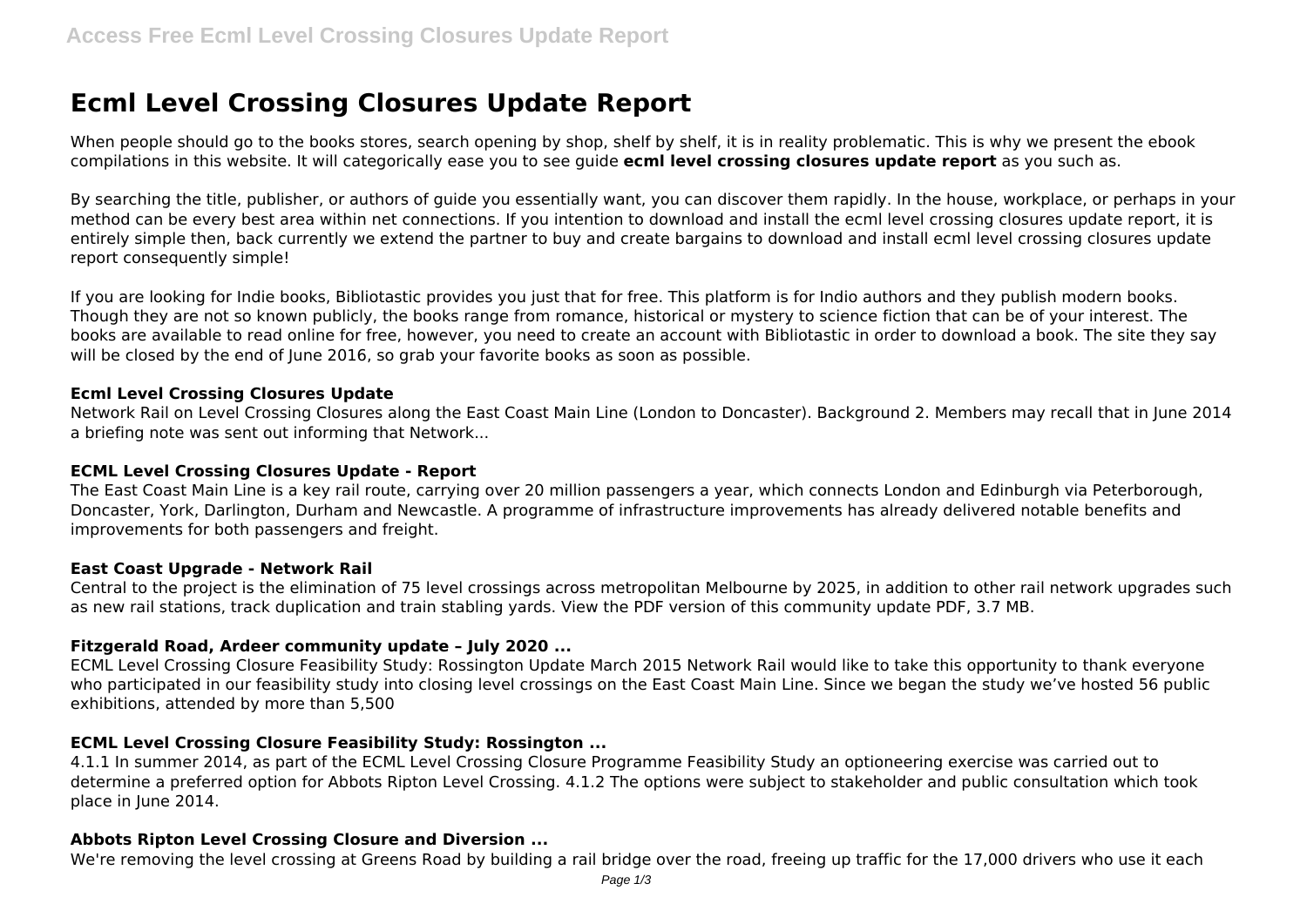day. Keep up to date. Sign up for updates on our website. Visit our website for more information about the Cranbourne Line Upgrade. View the PDF version of this area update PDF, 2.3 MB.

# **Cranbourne Line Upgrade area update – June 2020 | Level ...**

Markle Level Crossing - East Coast Main Line - East Linton, East Lothian - Duration: 2:45. Glen's Transport 2,010 views

# **LEVEL CROSSINGS & TRAINS ON THE ECML (East Coast Main Line).**

In the Retford press this week, proposals and calls to remove the numerous level crossings especially on the ECML close to the town - ... the ECML. the closure of the Crossing at Joan Croft does come with the newly constructed road bridge (though this development also comes with the new rail flyover as well!). 19 Apr 2014 at 21:52

# **ECML Level Crossings | RailUK Forums**

We always plan essential works with great care to keep disruption to a minimum. As part of our Railway Upgrade Plan, we're working for you to allow trains to run more frequently, faster, and to improve the reliability of the rail network to reduce delays in the future.. Our timetables are planned 12 months in advance, and we schedule in the time needed for planned works to improve the rail ...

#### **Planned works - Network Rail**

Network Rail has explained why a level crossing in Hilton is not working and how efforts to repair it are going. The crossing in Egginton Road, Hilton, has been shut since a vehicle collided with ...

# **Network Rail gives update on closed level crossing in ...**

Crossing closures start with heyworth and barcroft on 11th april 2015. Fenwick, balne, balne lowgate and moss follow in a few weeks.

# **Doncaster ECML Level Crossings | RailUK Forums**

People who live near the south end of the East Coast Main Line (ECML) are being encouraged to come and find out more about Network Rail's plans for level crossings in their area. The company is carrying out an extensive consultation to help inform a study which will look at potentially closing or diverting crossings on the ECML.

# **Have your say: East Coast Main Line level crossings**

The closure of level crossings on the ECML is part of Network Rail's ongoing commitment to deliver a safer, more efficient and reliable railway and improve connectivity within local communities.

# **WSP to analyse level crossing closure options on ECML**

Network Rail are currently investigating the possibility of closing a number of level crossing on the East Coast Main Line (ECML) in our area. The first stage of this is a feasibility / consultation process which is due to run over the summer of 2014.

# **Network Rail Crossing Closure Consultations – Sutton cum Lound**

10. NR also state that the closure of the Abbots Ripton level crossing will mean that they reduce the costs arising out of maintenance and inspection of the crossing. 11. The proposals also include the provision of a new Public Right of Way crossing the ECML as a replacement for the Abbots Ripton level crossing. The new Public Right of Way